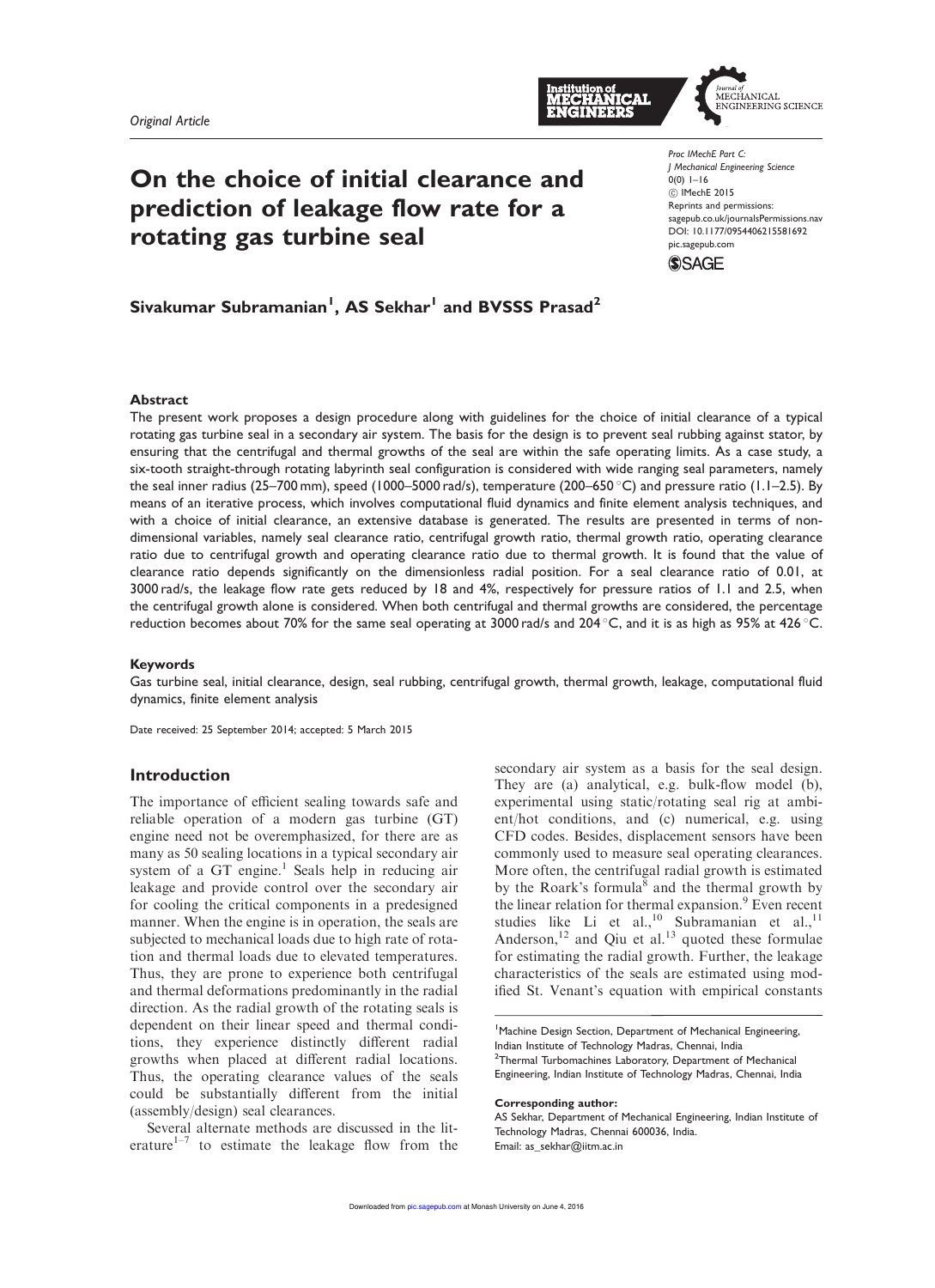determined from experiments. As the seal clearance value explicitly appears in this equation, the leakage can easily be estimated from the combination of, say, the Roark's, linear thermal expansion and modified St. Venant's formulae. This is the method followed by most researchers<sup>8,9,12</sup> irrespective of the type of seal, be it a traditional straight-through labyrinth seal or advanced pocket damper seal (PDS). Gamal et al.<sup>8</sup> have accounted for the centrifugal growth of plain solid shaft using Roark's formula while testing PDS, with static teeth. Li et al.<sup>10</sup> have estimated the centrifugal growth using a finite element (FE) model for the prediction of leakage flow of PDS. They have concluded that for a rotational speed of 60,200 r/min, typically, the seal clearance of the PDS is reduced by 6.2 and 9.2% with finite element analysis (FEA) and the Roark's formula, respectively. However, both had ignored thermal growth owing to the low test temperature range  $(10-17\degree C)$ . Li et al. $^{14}$  have reported the centrifugal growth using a FE model for the prediction of leakage flow of a hybrid labyrinth brush seal. However, no comparison with any analytical model has been reported. Further, they also have neglected the thermal growth as the temperature is confined to  $40\degree C$ . A recent study by Subramanian et al.<sup>11</sup> takes into account radial growth (both centrifugal and thermal) in calculating the actual leakage flow rate for a rotating labyrinth seal. They have provided quantitative information, perhaps for the first time, on the centrifugal and thermal growth values and their influence on leakage flow rates for a wide range of operating conditions. The radial growths predicted using FEA and rotating flat disk analytical model are compared qualitatively. Recently, Qiu et al.<sup>13</sup> carried out detailed investigations into the flow behaviour of multi-stage brush seals for three operating clearances (labyrinths: 0.2– 0.4 mm; brush: 0.0–0.2 mm) and four rotational speeds. The leakage rate is numerically predicted using Reynolds Averaged Navier–Stokes (RANS) equations coupled with non-Darcian porous medium approach. They take into account the rotor centrifugal growth in brush seal flow calculations to predict the seal leakage more accurately using Roark's formula, similar to the one used by Subramanian et al. $<sup>11</sup>$ </sup> Further, they have compared the FEA results of Li et al.<sup>14</sup> with their analytical results and find that their analytical predictions are almost equal to FEM results. Thus, there are only a very few studies reported on the determination of the radial growth of the seals and the associated leakage characteristics.

There is no clear mention about the choice of initial (design) clearance in the available literature. For instance, Hwang et al. $3$  have developed labyrinth seals operating with  $25 \mu m$  of radial clearance per 25 mm of seal diameter for engine secondary flow. They have reported that the seals could perform satisfactorily up to speed of 11,500 r/min (surface speed  $= 225$  m/s), differential pressure of 6.8 bar and temperature up to  $535^{\circ}$ C. However, it appears that their design is based on some rule of thumb rather than a systematic approach. Alexiou and Mathioudakis<sup>15</sup> have reported the modelling aspects of typical secondary air system components, including seals, but no consideration is given to the initial clearance and the seal deformation towards their engine performance simulations. Studies by Amirante et al.<sup>16</sup> and Ganine et al.<sup>17</sup> have taken the stator/ rotor deflection pertaining to a particular flight cycle into account, but the centrifugal and thermal growth values are not presented and no information is provided on the choice of seal clearance. Hence, there is a need for understanding the choice of initial clearance for different seal locations, and the subsequent operating clearance due to both centrifugal and thermal growth of rotating GT seals, especially under elevated operating conditions. In order to predict the radial growth, operating clearance and leakage flow rate of a typical rotating seal, a combined computational fluid dynamics (CFD) and FE methodology had been established and reported by the authors in their previous work.<sup>11</sup> The centrifugal and thermal growths predicted by FE model for two different configurations, namely fix-fix end conditions and fix-free end conditions were compared with analytical models, based on rotating flat disk formulation. It is found that the FEA results corresponding to the fix-free end condition are closer to the analytical calculations and are used for further investigations with the flow analysis to study the influence of radial growth on leakage.

The present work is therefore an attempt to relate the leakage flow characteristics with the radial growth of a rotating GT seal for different radial positions based on the conventional computational tools, thereby arriving at the right initial clearance for the desired location and operating conditions. Further, fix-free edge condition is investigated, which is akin to the actual physical configurations in a typical aeroengine and the same methodology is adopted to give an insight into the choice of initial clearance and to predict radial growth and the subsequent operating clearance and leakage for various seal inner radius and operating conditions. It may be pointed out that the initial clearance  $(C)$  is the radial gap (see Figure 1) between the outer radius of the seal and stator housing, under static cold condition.

# Non-dimensional design variables

As the seal may be placed at any radial location in the system, and subjected to specific mechanical and thermal loadings, its radial growth and the resulting net operating clearance will be distinctly different. Primarily, the centrifugal growth  $(U_{CG})$  is a function of rotational speed and radius, and thermal growth  $(U_{TG})$  is a function of temperature and radius. Before the seal is placed at a particular location, the initial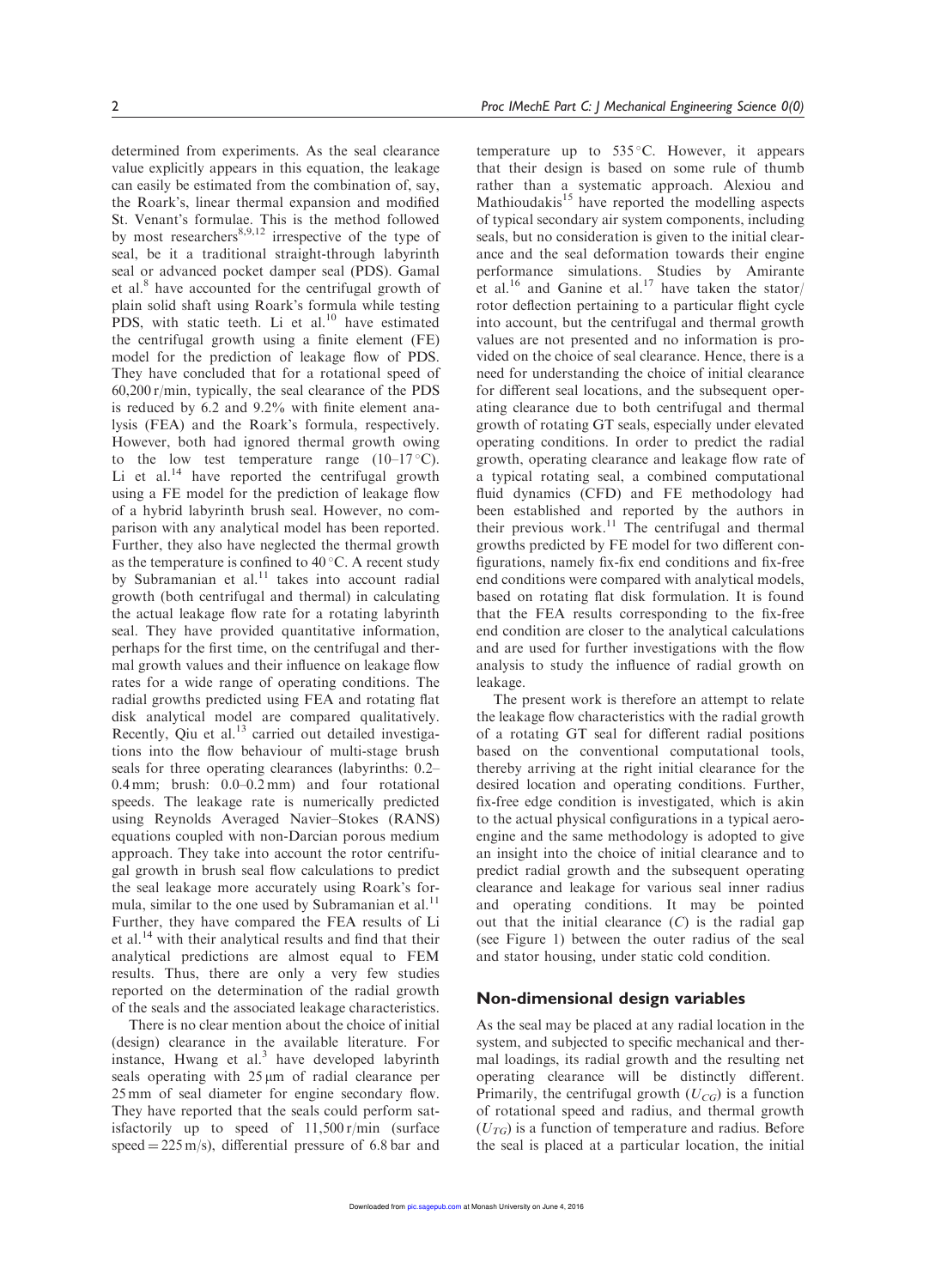

Figure 1. Schematic of GT seal (not to scale).

clearance is thus an important design variable to avoid potential rubbing and ensure a safe operation. In this context, seven non-dimensional design variables representing centrifugal growth, thermal growth and operating clearance values are defined as follows

$$
Real clearance ratio: SCR = \frac{C}{R}
$$
 (1)

Centrifugal growth ratio: 
$$
CGR = \frac{U_{CG}}{C}
$$
 (2)

With the reduced operating clearance due to *CG* alone:  $C_1 = C - U_{CG}$ 

Operating clearance ratio due to *CG* alone:

$$
OCRC = \frac{C_1}{C}
$$
 (3)

Thermal growth ratio: 
$$
TGR = \frac{U_{TG}}{C}
$$
 (4)

With the reduced operating clearance due to *TG* alone:  $C_2 = C - U_{TG}$ 

Operating clearance ratio due to *TG*:  $OCRT = \frac{C_2}{C_1}$ *C*  $(5)$ 

Net radial growth ratio:  $NRGR = \frac{U_{CG} + U_{TG}}{G}$ *C*  $(6)$ 

With the net reduced operating clearance due to net radial growth:  $C_3 = C - (U_{CG} + U_{TG})$ 

Net operating clearance ratio due to *CG* and *TG*:

$$
NOCR = \frac{C_3}{C}
$$
\n<sup>(7)</sup>

For a given initial clearance and the desired radial position of interest, the radial growth and the consequent operating clearance can be obtained from the corresponding design charts (as an example, design charts are provided in 'Results and discussion' section for the seal considered). These charts also give an

Table 1. Geometrical parameters and operating conditions.

| $L =$ Length of the seal (mm)                   | 86.5        |
|-------------------------------------------------|-------------|
| $p =$ Pitch of the seal (mm)                    | 12          |
| $b =$ Width of the seal tooth (mm)              | 2.5         |
| $h =$ Height of the seal tooth (mm)             | 10.5        |
| $n =$ Number of teeth                           | 6           |
| $R =$ Inner radius of the seal (mm)             | 25-700      |
| $C =$ Initial clearance of the seal (mm)        | $0.1 - 2.5$ |
| $\omega$ = Rotational speed of the seal (rad/s) | $0 - 5000$  |
| $T =$ Fluid temperature (°C)                    | $27 - 650$  |
| $PR =$ Pressure ratio                           | $1.1 - 2.5$ |
|                                                 |             |

insight on the operating speed and temperature limits and aid in arriving at an optimum initial clearance. A generic design procedure is provided in 'Design guidelines and procedure' section, which describes the application of an iterative process involving CFD and FEA techniques and the formulated non-dimensional design variables to decide on the choice of initial clearance.

# *Case study: Seal considered and operating conditions*

A six-tooth straight-through rotating labyrinth seal configuration is considered to demonstrate the generic design procedure outlined in 'Design guidelines and procedure' section. Figure 1 shows the physical model of the seal chosen<sup>11</sup> for the present work.

The geometrical details and operating conditions of the seal considered are furnished in Table 1. The ranges are chosen so as to simulate the GT engine conditions as well as to facilitate comparison and arriving at some useful conclusions. In the present study, the seal locations are represented by means of varying the seal inner radius representing the different radial positions of the seal from the shaft axis.

# Validation

# *FE modelling*

In the present work, the FE-based radial growth prediction for fix-free edge conditions is reported for a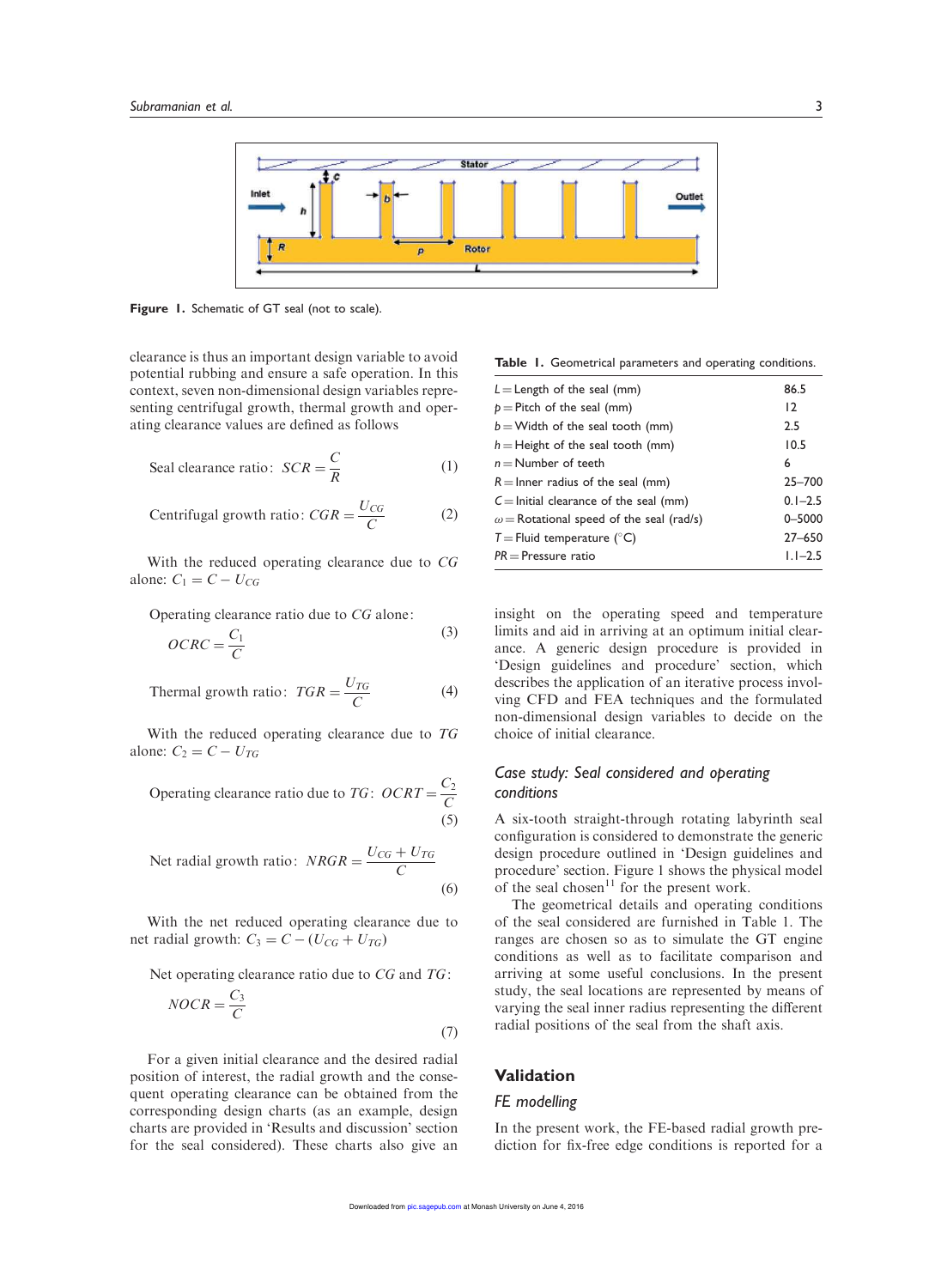wide range of rotational speed and temperature at the preferred locations. Although the radial growth of the GT seal is generally of the order of  $\mu$ m, it plays a very significant role because it is of the same order as the clearance. Thus, they strongly affect the leakage flow characteristics of seal, hence it is crucial to estimate the radial growth accurately. A comprehensive 3D FEA is carried out employing ANSYS Mechanical 14.

The rotor comprising of a solid shaft/disk along with the labyrinth seal teeth mounted across the edge of the shaft is modelled collectively as a rotating flat disk of uniform thickness. The radial deformation due to rotation and high temperature is considered independently. A full 3D model of the rotor is computationally demanding. Noting the symmetry of both the geometry and loading conditions, a 45° 3D sector model of the rotor is considered. Symmetry conditions are imposed on the sector end faces. In the present FE model, X, Y and Z axis represents the axial, radial and circumferential direction of the seal, respectively. The origin is located at the left end of the axis (X-axis) of the seal. Figure 2 depicts the typical FE mesh consisting of 85,995 elements which is used for the rotor with an inner radius of 350 mm. Detailed element insensitivity and grid independency analysis were carried out and reported in Subramanian et al.<sup>11</sup> Accordingly, SOLID185,<sup>18</sup> a 3D, eight-node structural solid element is chosen for the present analysis. The element has three degrees of freedom, viz. translations along the nodal X, Y and Z



**Figure 2.** Three-dimensional FE mesh for rotor:  $R = 350$  mm.

directions. In addition, rotations along the nodal X, Y and Z directions have been added. The sparse direct solver has been chosen along with the mass matrix formulation being set to default. The accuracy of the sector model is ensured by comparing the results of full 3D model for a rotor configuration with seal inner radius of 50 mm. A typical comparison of centrifugal growth results obtained for full 3D model and 45° 3D sector model at a rotational speed of 1000 rad/ s is shown in Figure 3.

For the prediction of centrifugal growth, the linear and isotropic assumptions are made and the stiffness of the material is defined in terms of Young's modulus. Density and Poisson's ratio values are provided. The properties<sup>19</sup> of Inconel 718, a Ni-based super alloy are used for the rotor material at a room temperature of  $21^{\circ}$ C as provided in Table 2. For representing fix-free edge condition, both axial and torsional constraints are imposed for the centre-line nodes, so as to avoid axial movement and twisting.



**Figure 3.** *CG* at  $\omega = 1000$  rad/s for rotor  $R = 50$  mm: (a) full 3D model (b) 45° sector model.

Table 2. Properties of rotor material: Inconel 718.

| Property                               | Value |
|----------------------------------------|-------|
| $E =$ Modulus of elasticity (GPa)      | 200   |
| $N =$ Poisson's ratio                  | 0.294 |
| $\rho =$ Density (kg/m <sup>3</sup> )  | 8221  |
| $T_{ref}$ = Reference temperature (°C) | 21    |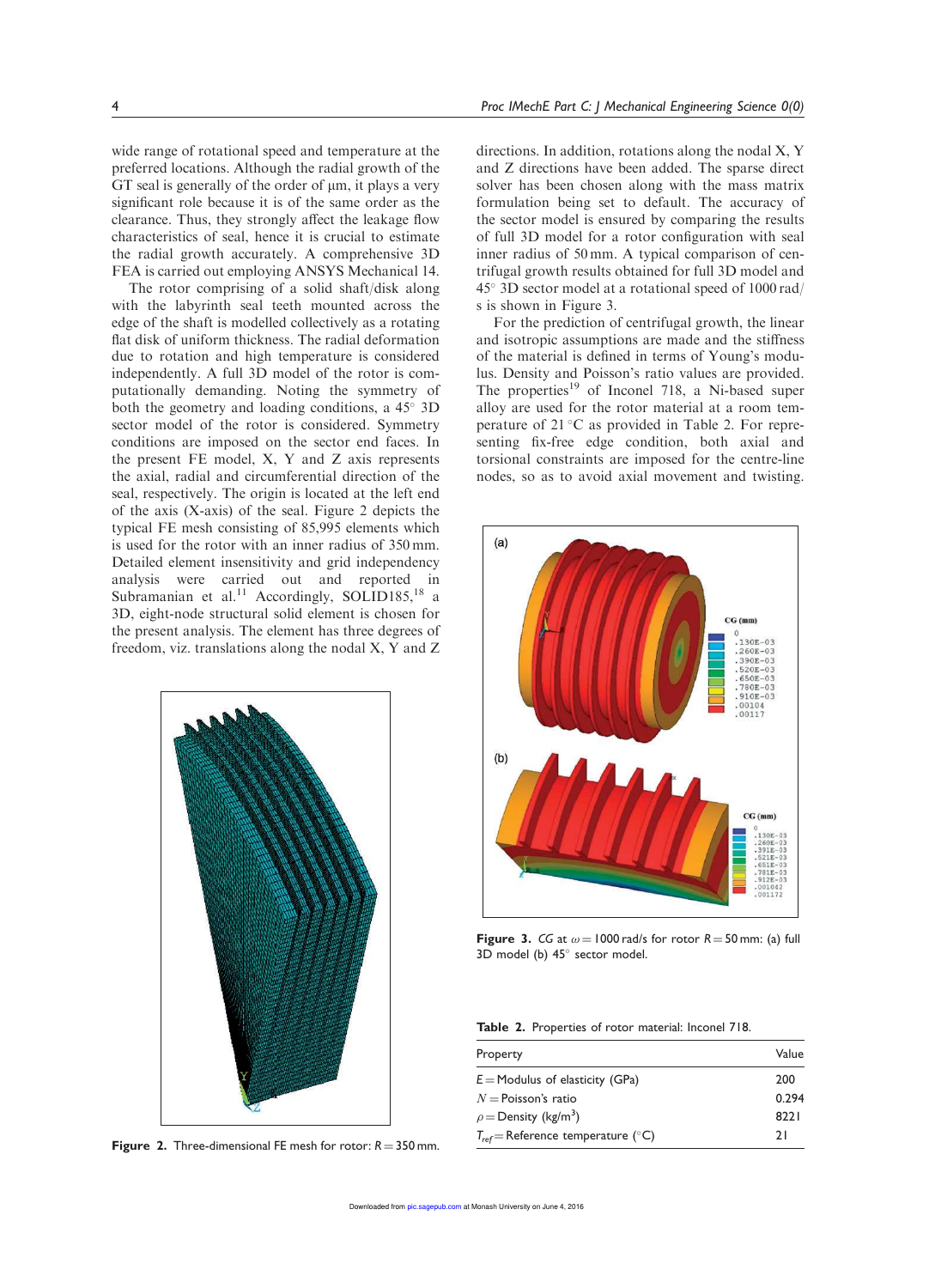In other words, both translation and rotation along the nodal X direction are suppressed. In addition, translations along the nodal Y and Z directions are suppressed for the centre-line end nodes to mimic bearing effect. Rotation is defined along the X-axis with the angular speeds of interest, which are basically inertia loads that were applied for the entire rotor model.

Thermal modelling of the rotor is the most difficult owing to the temperatures on the upstream and downstream surfaces of the rotor being different and the heat transfer. It is assumed that the temperature throughout the thickness of the rotor surface is constant and equal to the fluid temperature. Further, it is assumed that there is no generation/transfer of heat. Thus, for the thermal growth prediction, a uniform fluid temperature value is applied for the entire rotor model. The solid–fluid temperature difference is varied parametrically in the present case. However, in practice, the values depend on the application. These assumptions give a conservative estimate of thermal growth, which eventually prevent rubbing and facilitate safe operation. It may be noted that

Table 3. Temperature-dependent properties of rotor material: Inconel 718.

| $T_s$ (°C) | E(GPa) | ν     | $\alpha \times 10^{-6}$ (I/°C) |
|------------|--------|-------|--------------------------------|
| 204        | 190    | 0.280 | 13.5                           |
| 315        | 84     | 0.272 | 13.9                           |
| 426        | 178    | 0.271 | 14.4                           |
| 537        | 7      | 0.271 | 14.4                           |
| 648        | 167    | 0.283 | 15.1                           |

the fix-free edge constraints are imposed as represented earlier, wherein both translation and rotation along the nodal direction suppressed for the centreline nodes plus the translations along the nodal Y and Z directions are suppressed for centre-line end nodes. The temperature-dependent properties $19$  of Inconel 718 for the corresponding surface temperature of the rotor are given in Table 3.

Timoshenko rotating flat disk (of uniform thickness) model<sup>20,21</sup> has been utilized to validate the present FE model quantitatively. The centrifugal and thermal growths are expressed in equations (8) and (10)

$$
U_{CG} = \frac{\rho \omega^2 (R+h)^3 (1-\nu)}{4E}
$$
 (8)

where

$$
\omega = \frac{2\pi N}{60} \tag{9}
$$

$$
U_{TG} = \alpha (R + h)(T_s - T_{ref})
$$
\n(10)

Figure 4 shows the comparison between FEA and analytical model for radial growth predictions as a function of speed and temperature for a rotor configuration with seal inner radius of 50 mm. It can be inferred that the centrifugal growth varies as a quadratic function with rotational speed. On the other hand, thermal growth varies almost linearly with temperature. Further, it is interesting to note that the thermal growth values are one order of magnitude higher than the centrifugal growth values for the chosen range of operating conditions. It is observed that the analytical model overpredicts the centrifugal



Figure 4. FEA versus analytical-based radial growth prediction for  $R = 50$  mm (fix-free edge conditions) as a function of (a) speed (b) temperature.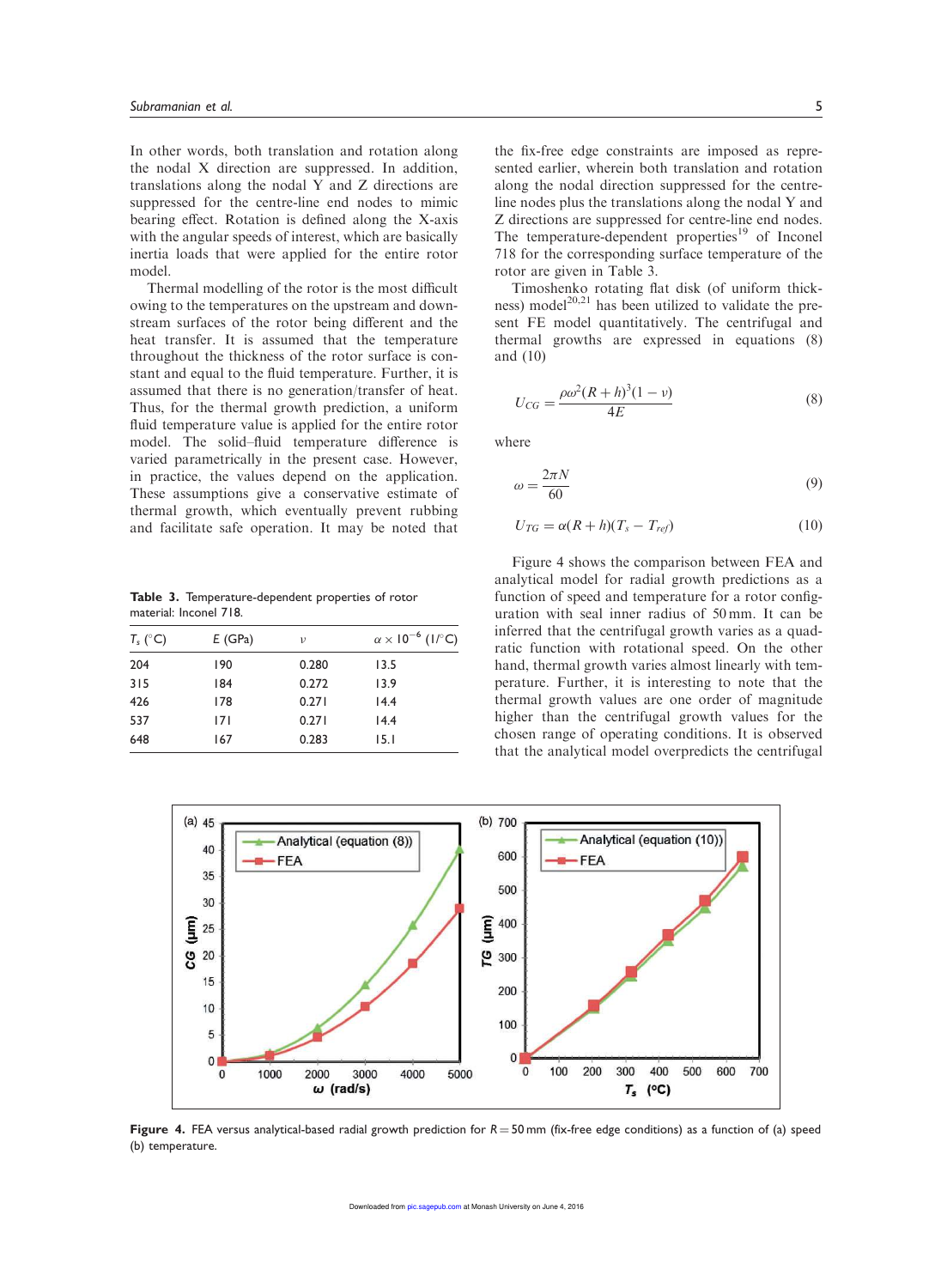growth by 28% and underpredicts the thermal growth by 5%, irrespective of angular speeds and temperature conditions. However, as the rotor radius is increased, the deviation is less than 10%. For instance, a rotor radius of 350 mm, the centrifugal growth experienced at an angular speed of 1000 rad/s is found to be  $32 \mu m$ using FEA and  $34 \mu m$  using analytical model (deviation being 6%). For the same rotor, the thermal growth experienced at a temperature of  $204\textdegree C$  is found to be  $900 \mu m$  using FEA and  $896 \mu m$  using analytical model (deviation being 1%). Thus, the comparisons between 3D FE and analytical model are satisfactory. The variation stated by the theory and the present numerical results is expected because of the 1D assumption in the theory rather than the uncertainty of the present results. Moreover, as the FEA analysis is carried out with well-tested commercial code ANSYS Mechanical 14, the rigor and reliability of the calculation is ensured.

Further, the robustness of the analytical model can be examined by comparisons with FEA results reported by Li et al.<sup>14</sup> for similar boundary conditions (fix-free edge condition). One of the labyrinth brush seals tested by them has a shaft radius of 335.5 mm, outer seal radius of 340 mm and clearance of 0.2 mm for an angular speed of 3000 r/min. The rotating flat disk model predicts the centrifugal growth as  $26.21 \,\mu m$ , which is reasonably closer to the FEA results<sup>14</sup> (25  $\mu$ m). Nevertheless, the analytical model has to be assessed for various rotor sizes, which needs further studies and presently is under investigation.

# *CFD modelling*

The rotor spinning within the tight clearance gap  $(\sim 0.1 \text{ mm})$  and the lack of flow symmetry makes the present problem 3D in nature. The 3D computational domain essentially comprises of inlet, outlet, rotor wall and stator wall. The seal length is extended by 20 mm at both the inlet and outlet region in order to ensure that boundary conditions do not have an undesirable effect on leakage flow through the seal. A 3D multi-block structured grid is created using ANSYS ICEM CFD 14. The fluid is air; the flow is steady, incompressible and turbulent. The initial air temperature is assumed equal to 300 K. Three-dimensional RANS equations are solved together with the additional transport equations for the turbulent kinetic energy and the turbulent dissipation rate, employing a commercial code ANSYS FLUENT 14. A Standard  $k$ – $\varepsilon$  model, with enhanced wall treatment has been incorporated into the analysis. The present CFD methodology is already validated $11$  against the 2D CFD analysis results reported by Kim and  $Cha^{22}$ for a clearance of 2.5 mm. Further, the viability of the chosen turbulence model is ensured (see Figure 5) by comparing the present CFD results with the static rig results reported by Wittig et al.<sup>23</sup> for the same conditions. It can be inferred from Figure 5 that the present 3D CFD model (standard  $k$ – $\varepsilon$  model, with enhanced wall treatment) predictions match reasonably well and closer to the experiment.<sup>23</sup> The detailed description of this problem and its numerical treatment were clearly discussed<sup>11</sup> for the seal configuration with inner radius of 50 mm and for an initial seal clearance of 0.5 mm. Similar treatment is extended for the same configuration with an initial clearance of 0.1, 1.5 and 2.5 mm. The details are not repeated for the sake of brevity.

A detailed grid independence analysis, similar to that reported by Hirano et al.<sup>24</sup> is carried out to ensure the adequacy of grid towards a reliable solution. Accordingly, the optimal number of divisions along the longitudinal and circumferential directions is arrived at first, followed by the lateral direction. Adequate care has been taken for placing the required nodes into the finer clearance gap without compromising on grid quality metrics. A typical grid independence study made for the seal configuration with inner radius 50 mm and clearance 0.1 mm is presented in Figure 6 for a pressure ratio (PR) of 1.1 and



Figure 5. CFD model validation: (a) with other numerical models, (b) with experiment.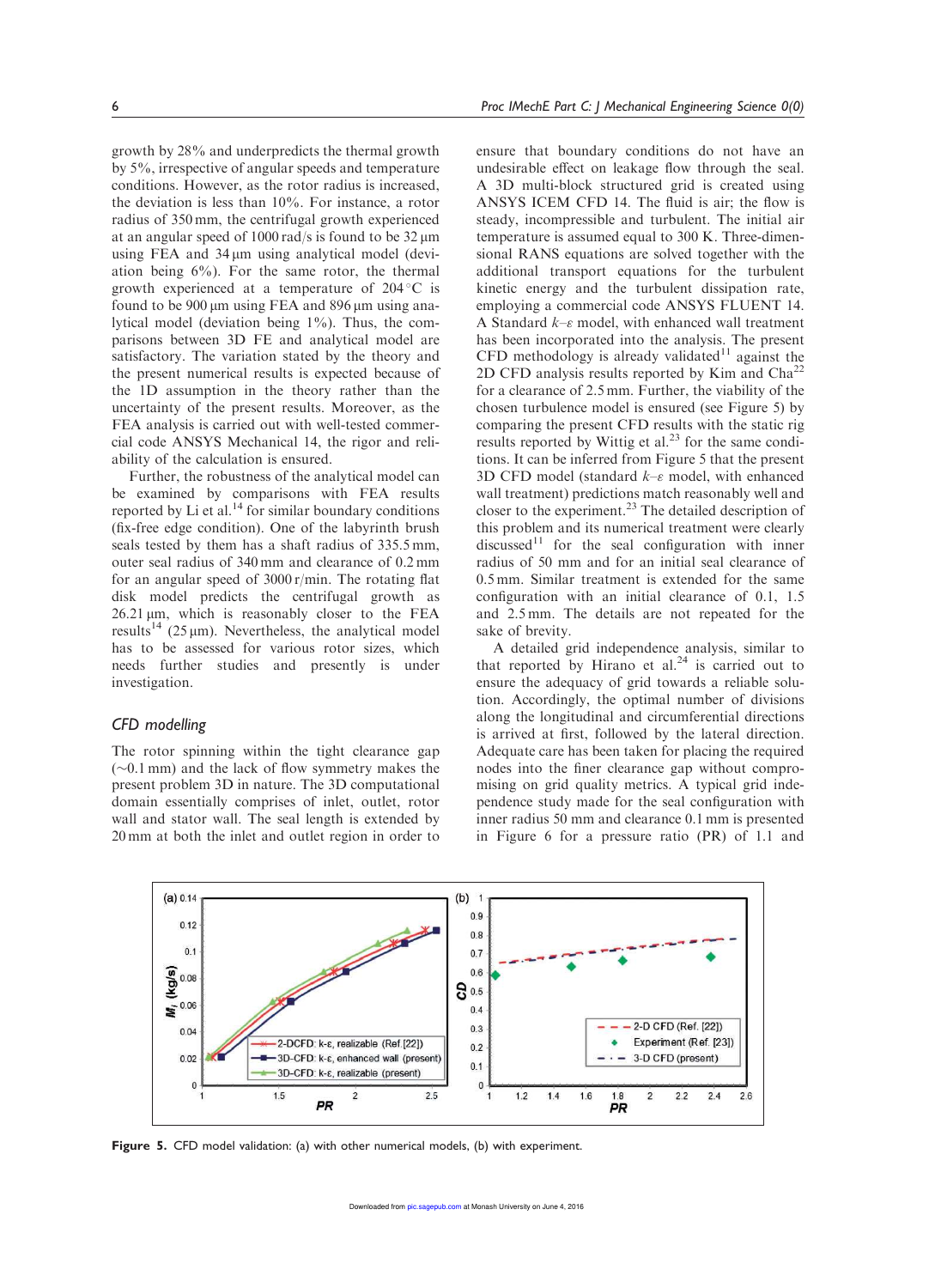rotational speed of 1000 rad/s, under ambient condition. The number of nodes in the clearance gap is varied from two to five in increments of one; four nodes are found to be adequate to predict the leakage flow. Thus, the optimum grid size is about 0.97 million nodes for the seal configuration with inner radius 50 mm and clearance 0.1 mm. A typical CFD grid for the seal configuration with inner radius of 50 mm and for an initial seal clearance of 0.5 mm is provided in Subramanian et al.<sup>11</sup>

# Results and discussion

The detailed centrifugal and thermal growth of a six-tooth rotating labyrinth GT seal estimated for the operating conditions of interest is presented in terms of dimensionless variables for fix-free



**Figure 6.** CFD grid independence study for  $R = 50$  mm and  $C = 0.1$  mm.

edge conditions. The flow analysis for both initial clearances and operating clearances and the corresponding leakage flow rate are reported. In addition, the combined radial growth influence on leakage is investigated for a specified initial clearance of 0.5 mm and seal inner radius of 50 mm.

# *Non-dimensional centrifugal growths and operating clearances*

Figures 7 through 10 depict the non-dimensional centrifugal growth and the resulting operating clearance as a function of seal inner radius for a constant initial clearance of 0.1, 0.5, 1.5 and 2.5 mm, respectively. These charts have been generated using the centrifugal growth predicted by FEA along with equations (1) to (3). The abscissa represents the seal clearance ratio (*SCR*) and the ordinate represents the nondimensional centrifugal growth or the corresponding operating clearance. The centrifugal growth ratio (*CGR*) and the operating clearance ratio due to centrifugal growth (*OCRC*) (ranging from 0 to 1) along the ordinate denotes the magnitude of centrifugal growth and operating clearance. Whenever *CGR* approaches the higher bound '1' or *OCRC* approaches the lower bound '0', rubbing occurs. In order to prevent rubbing, a limiting *CGR* and *OCRC* have to be established for a particular temperature of interest so that a safe operating clearance (say  $\sim$ 0.1 mm) can be maintained.

It can be observed from Figure 7 that for a constant initial clearance of 0.1 mm, the *CGR* decreases with increasing *SCR*. As the rotational speed increases, the trend shifts progressively towards the right side and slightly above the lower speed line.



Figure 7. Non-dimensional (a) centrifugal growth and (b) operating clearance as a function of seal inner radius for an initial clearance of 0.1 mm at different angular speeds.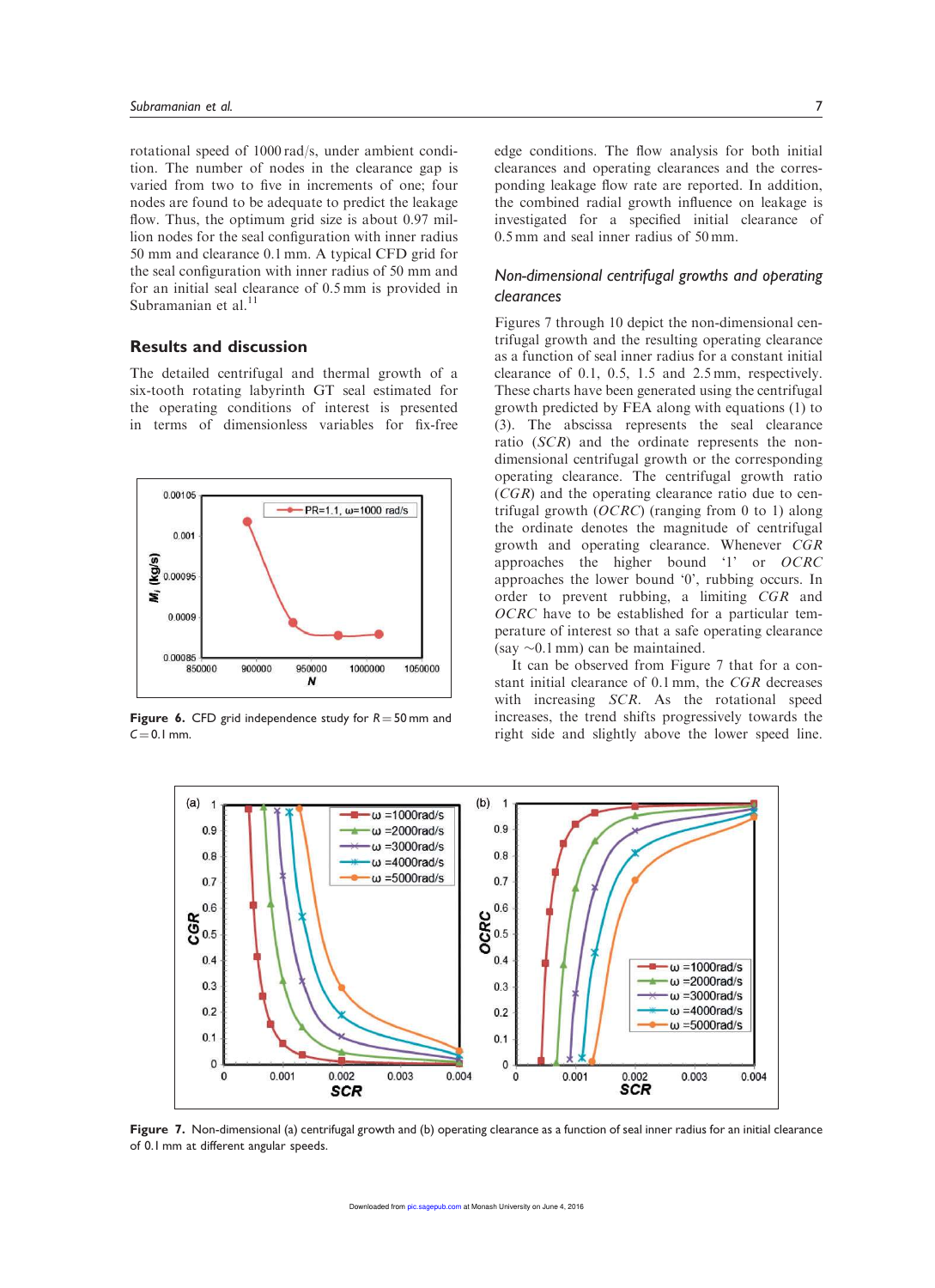

Figure 8. Non-dimensional (a) centrifugal growth and (b) operating clearance as a function of seal inner radius for an initial clearance of 0.5 mm at different angular speeds.



Figure 9. Non-dimensional (a) centrifugal growth and (b) operating clearance as a function of seal inner radius for an initial clearance of 1.5 mm at different angular speeds.

This implies that seals with smaller inner radius have a wide range of operating speed for a given initial clearance. In other words, the seals kept radially closer to the shaft axis have the maximum limiting speed and the farthest seal will have the minimum limiting speed. For instance, a seal with inner radius of 50 mm has a  $CG$  value of 1.2, 4.6, 10.4, 18.5 and 29  $\mu$ m, respectively for  $\omega = 1000$ , 2000, 3000, 4000 and 5000 rad/s. In contrast, seal with a relatively large inner radius of 100 mm has a *CG* value of 7.8, 31.5, 70.5 μm, respectively for  $\omega = 1000$ , 2000 and 3000 rad/s. Thus for the same initial clearance of 0.1 mm, the maximum

limiting speed is as high as 5000 rad/s for a smaller inner radius seal (50 mm) and it is restricted to as low as 3000 rad/s for the larger inner radius seal (100 mm). Further, it is interesting to note that the seal inner radius can approximately go up to 235, 145, 110, 90 and 75 mm for a seal operating at 1000, 2000, 3000, 4000 and 5000 rad/s, respectively. The foregoing results indicate that the radial position of the seal is limited by the rotational speed for a given initial clearance. It is evident from Figures 8 to 10 that as the clearance increases, the same trend of *CGR* decreasing with increasing *SCR* continues. Typically, *SCR* range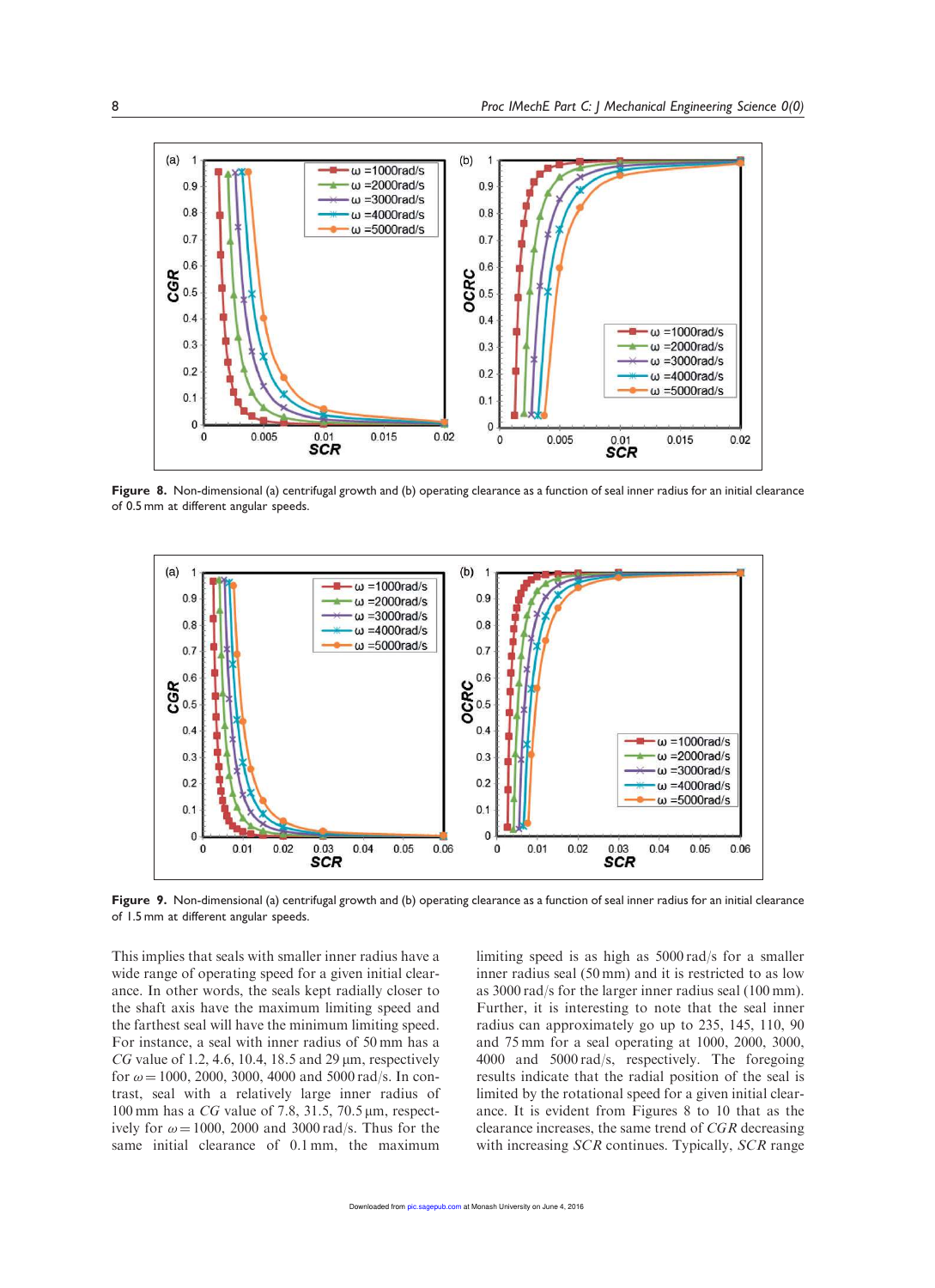

Figure 10. Non-dimensional (a) centrifugal growth and (b) operating clearance as a function of seal inner radius for an initial clearance of 2.5 mm at different angular speeds.

goes up to 0.004, 0.02, 0.06 and 0.1 for an initial clearance of 0.1, 0.5, 1.5 and 2.5 mm, respectively, for the chosen range of seal inner radii. Further, it is inferred that for a lower rotational speed (say 1000 rad/s), the seal inner radius up to 235, 400, 580 and 690 mm can be accommodated, respectively, for an initial clearance of 0.1, 0.5, 1.5 and 2.5 mm. For a higher rotational speed (say 5000 rad/s), the seal inner radius up to 75, 135, 195 and 235 mm can be covered, respectively, for the equivalent initial clearances.

It may be concluded from Figures 7 to 10 that *CG* is sensitive to the smaller *SCR*, irrespective of speed,  $\omega$ and the influence decreases drastically, as *SCR* approaches 0.004, 0.01, 0.02 and 0.025, respectively, for the initial clearance of 0.1, 0.5, 1.5 and 2.5 mm. This implies that the influence of centrifugal growth on leakage can be anticipated to be insignificant beyond these limits. Thus, it is obvious that the centrifugal growth is more prominent at smaller clearance and higher rotational speed combinations. The foregoing discussion shows that for larger initial clearance, a broader range of seal inner radii can be accommodated, besides a wider operating speed range. However, the seal initial clearance can be ascertained only after determining the leakage flow rates, which is discussed in 'Leakage flow analysis' section.

# *Non-dimensional thermal growths and operating clearances*

Figures 11 through 14 depict the non-dimensional thermal growth and the resulting operating clearance as a function of seal inner radius for a constant initial clearance of 0.1, 0.5, 1.5 and 2.5 mm, respectively. These charts have been generated using the thermal growth predicted by FEA along with equations (1),

(4) and (5). The abscissa represents the *SCR* and the ordinate denotes the non-dimensional thermal growth or the corresponding operating clearance. The thermal growth ratio *(TGR)* and the operating clearance ratio due to thermal growth *(OCRT)* (ranging from 0 to 1) along the ordinate denote the magnitude of thermal growth and operating clearance. Whenever *TGR* approach the higher bound '1' or *OCRT* approach the lower bound '0', rubbing occurs. In order to prevent rubbing, a limiting *TGR* and *OCRT* have to be established for a particular rotational speed of interest so that a safe operating clearance (say  $\sim 0.1$  mm) can be maintained.

In general, *TG* values are relatively higher than *CG* values for the chosen operating conditions of interest. However, the trends are almost the same as discussed earlier for *CG* charts. That is the *TGR* decreases with increasing *SCR* for a given initial clearance*.* As the temperature increases, the same trend shifts progressively more towards the right side and significantly more (than the *CG* trend shift towards right gradually and slightly above the lower speed line) above the lower temperature line proportionately. The reason being *TG* values are larger than *CG* values. Thus, the seals kept radially closer to the shaft axis have the maximum limiting temperature and the farthest seal will have the minimum limiting temperature. For instance, a seal with inner radius of 50 mm has a *TG* of 157, 259, 368, 470 and 599  $\mu$ m, respectively, for temperatures of 204, 315, 426, 537 and 648 °C. In contrast, seal with a relatively large inner radius of 100 mm has a *TG* value of 272, 449, 637, 814 and  $1037 \,\mu m$ , respectively, for the equivalent temperatures. It may be pointed out that for an initial clearance of 0.1 mm, even with no rotation, the seal cannot be operated for both the chosen range of seal inner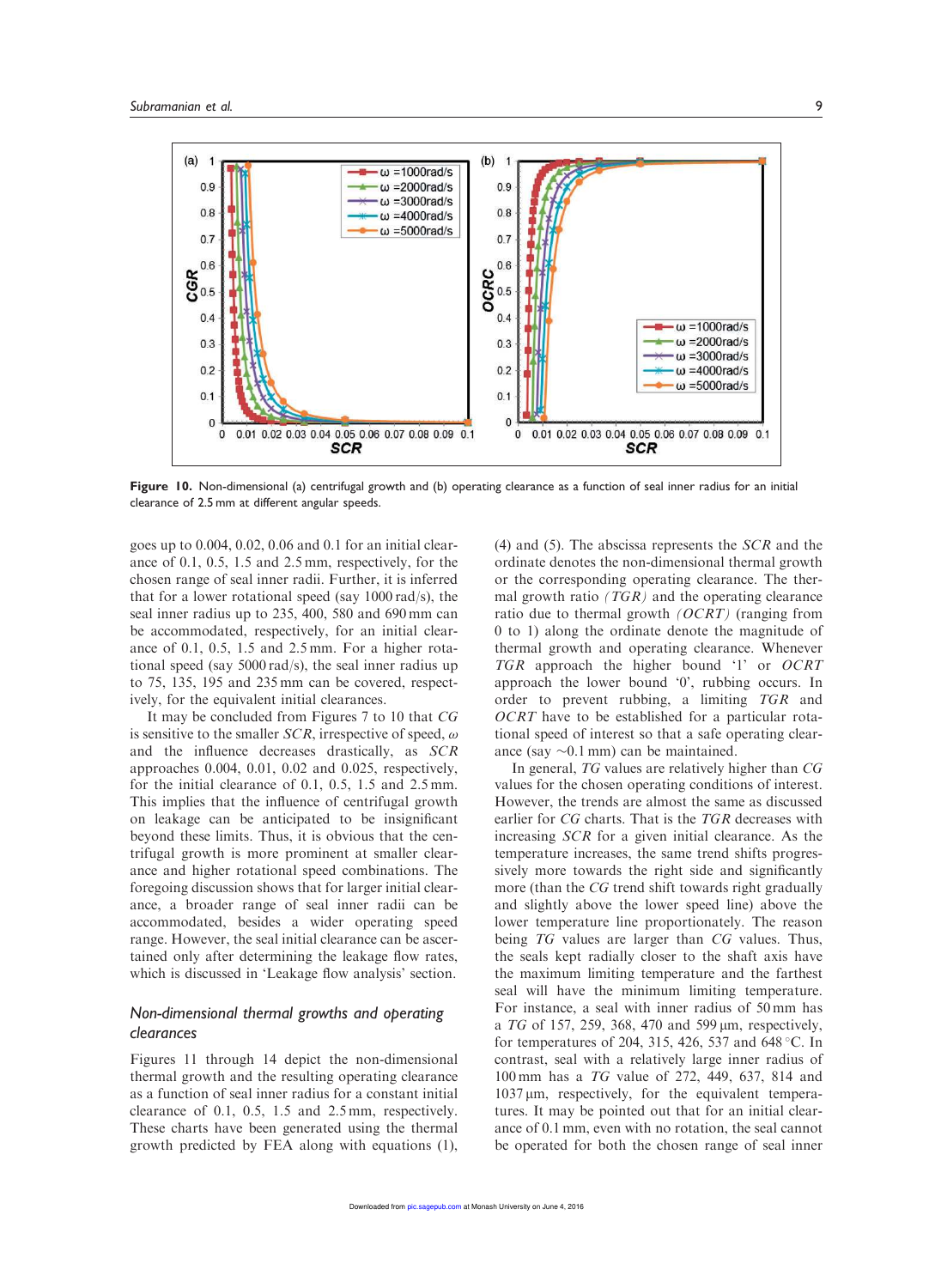

Figure 11. Non-dimensional (a) thermal growth and (b) operating clearance as a function of seal inner radius for an initial clearance of 0.1 mm at different temperature conditions.



Figure 12. Non-dimensional (a) thermal growth and (b) operating clearance as a function of seal inner radius for an initial clearance of 0.5 mm at different temperature conditions.

radii and temperature conditions. Thus, the charts (Figure 11(a) and (b)) for the initial clearance of 0.1 mm are provided only to highlight this feature.

It can be inferred from Figure 12 that for a typical initial clearance of 0.5 mm, the seal inner radius can approximately go up to 190, 110, 75, 50 and 35 mm for a seal operating at 204, 315, 426, 537 and 648 °C, respectively. The foregoing discussions illustrate the fact that the radial position of the seal is limited by not only the rotational speed (as discussed earlier) but also by the operating temperature for a desired initial clearance.

Also, as the clearance increases (see Figures 12 to 14), the same trend of *TGR* decreasing with increasing *SCR* continues. Typically, *SCR* range goes up to 0.02, 0.06 and 0.1 for an initial clearance of 0.5, 1.5 and 2.5 mm, respectively, for the chosen range of seal inner radius. Further, it is seen that for the lower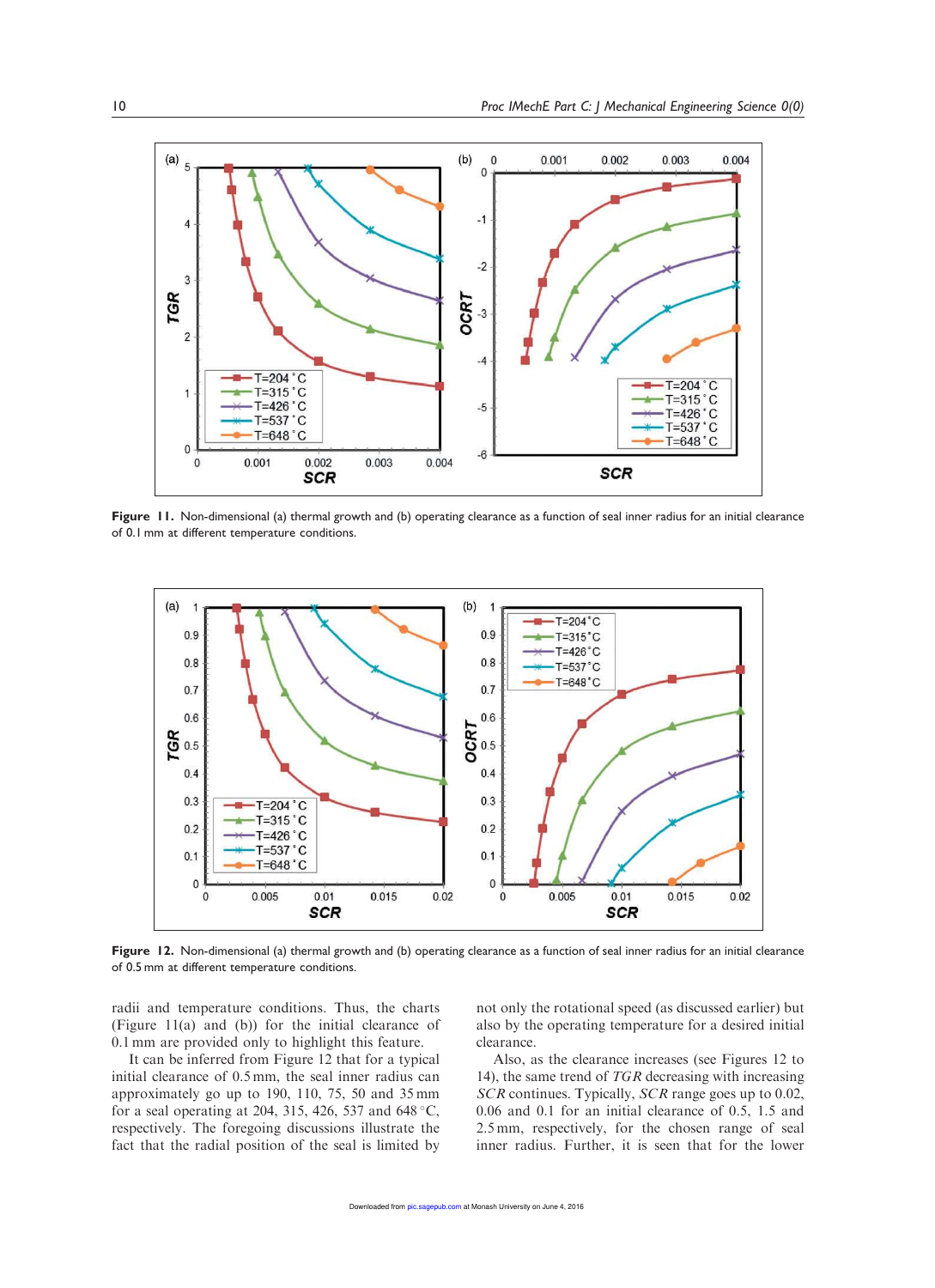

Figure 13. Non-dimensional (a) thermal growth and (b) operating clearance as a function of seal inner radius for an initial clearance of 1.5 mm at different temperature conditions.



Figure 14. Non-dimensional (a) thermal growth and (b) operating clearance as a function of seal inner radius for an initial clearance of 2.5 mm at different temperature conditions.

bound temperature of  $204^{\circ}$ C, the seal inner radius up to 189, 589 mm can be accommodated, respectively, for an initial clearance of 0.5, 1.5 mm; and go beyond 700 mm (up to 980 mm) for an initial clearance of 2.5 mm. For the chosen higher bound temperature of  $648\textdegree C$ , the seal inner radius up to 42, 147 and 250 mm can be accommodated, respectively, for an initial clearance of 0.5, 1.5 and 2.5 mm. This indicates that for larger initial clearance, a broader range of seal inner radii can be accommodated, besides wider operating

temperatures. However, the seal initial clearance can be ascertained only after determining the leakage flow rates. The following section discusses the leakage aspects. It may be inferred from Figures 11 to 14 that *TG* is sensitive to the smaller *SCR*, irrespective of the temperature and the influence decreases gradually with the increasing ratio. This implies that the influence of thermal growth on leakage cannot be ignored and it is particularly true for smaller clearances, regardless of temperature. Conversely, the influence is expected to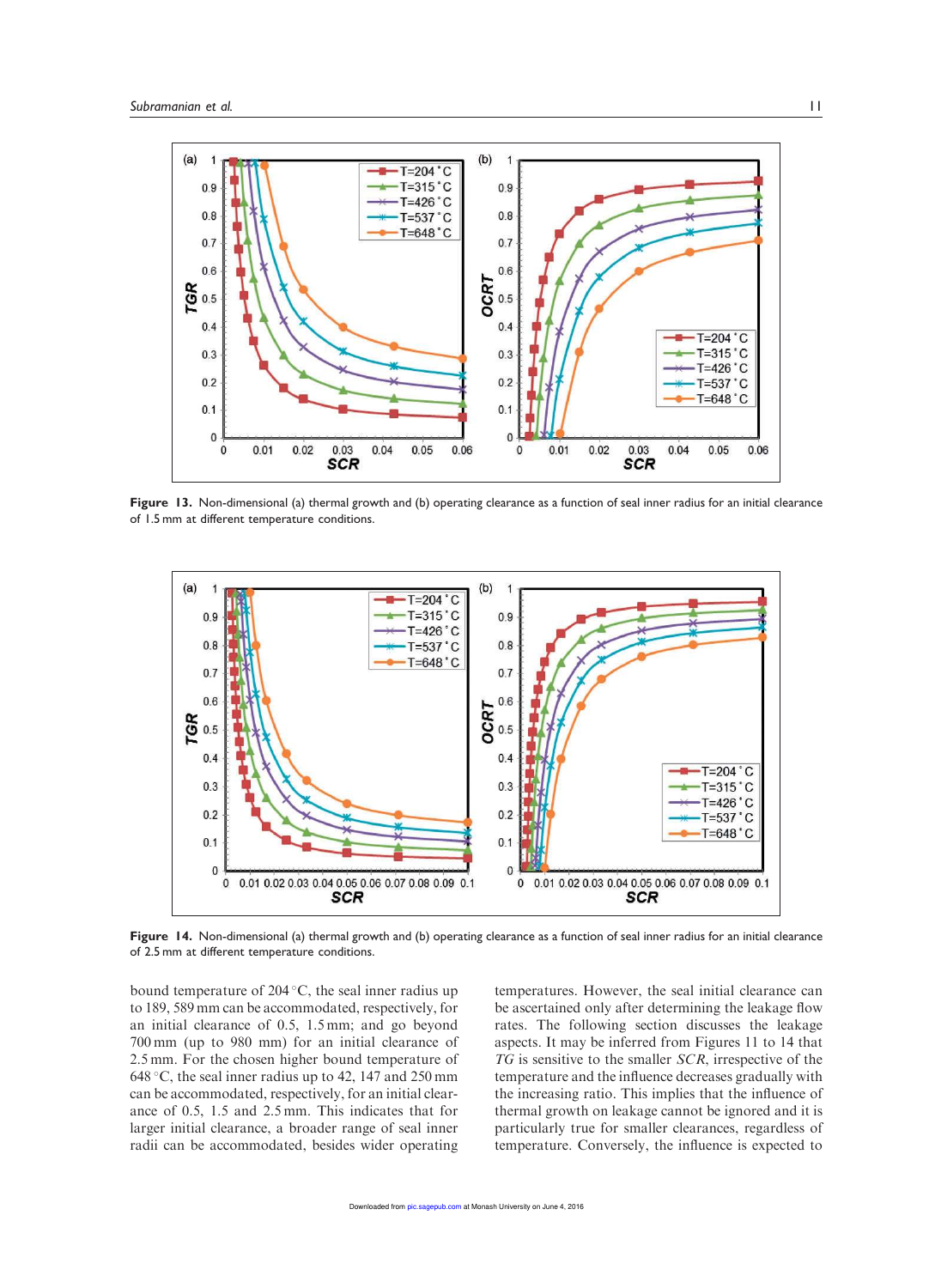be less significant when *SCR* exceeds 0.03, and temperature falls below 204 °C for larger initial clearance of 1.5 and 2.5 mm.

# *Leakage flow analysis*

Figure 15 shows the leakage flow rate as a function of PR and clearance under static condition. In general, the leakage flow increases with *PR*. However, the trend becomes linear typically once *PR* reaches 1.7 for higher clearance of 2.5 mm. The start of linearity falls as low as *PR* reaching 1.3 for lower clearance 0.1 mm. Figure 15 can be used as a quick preliminary design chart for finding the leakage flow rate for a wide ranging PR (1.1–2.5) for any given initial clearance in the range of 0.1–2.5 mm.

The flow domain is updated with the operating clearances, initially with  $C_I$  and finally with  $C_3$  with the appropriate boundary conditions imposed. Adequate care is taken to ensure the new grids generated have greater level of accuracy and reliability, as done earlier. Thus, CFD analysis has been performed with operating clearances by considering (i) the centrifugal growth alone for a rotational speed of 3000 rad/s under ambient condition and (ii) both the centrifugal and thermal growth at the same speed for three temperatures in the range of  $200-450$  °C. The density and viscosity of air at standard atmospheric pressure for the corresponding temperature conditions are supplied. The choice of operating temperature and rotational speed range depends on net radial growth, which in turn is greatly influenced by disk/ shaft radius. To facilitate comparison at different temperatures, the rotational speed has been chosen as 3000 rad/s, as lower speeds have least impact on leakage flow rate (see Figure  $4(a)$ ). At this particular speed, the seal can operate up to  $450^{\circ}$ C (see Figure 4(b)), safely in order to ensure a net operating clearance (say  $\sim$ 0.1 mm); beyond which potential rubbing may occur for the specified initial clearance of 0.5 mm.



Figure 15. Leakage flow rate as a function of *PR* and initial clearance for static condition.

Figure 16 shows the leakage flow rate for the operational clearances at an angular speed of 3000 rad/s for different temperature conditions. It is evident that the leakage flow rate decreases considerably with centrifugal growth and further gets reduced drastically as the thermal growth is included. The radial growth effect on leakage flow rate at varied *PR* is quantified in terms of percentage reduction in leakage flow rate (*PRLF*) with respect to static condition, which is calculated as

$$
PRLF = \frac{M_i - M}{M_i} \times 100\tag{11}
$$

Here *M<sup>i</sup>* represents leakage flow rate for static cold condition (without any growth) and *M* represents leakage flow rate for the operating clearance condition (considering radial growth) at an angular speed of 3000 rad/s. Figure 17 shows the influence of radial growth on leakage as function of temperature and PR



Figure 16. Leakage flow rate for different temperature conditions at  $\omega = 3000$  rad/s, incorporating radial growth for seal with  $R = 50$  mm and  $C = 0.5$  mm.



Figure 17. Effect of radial growth on leakage at  $\omega$  = 3000 rad/s, as function of temperature and *PR*.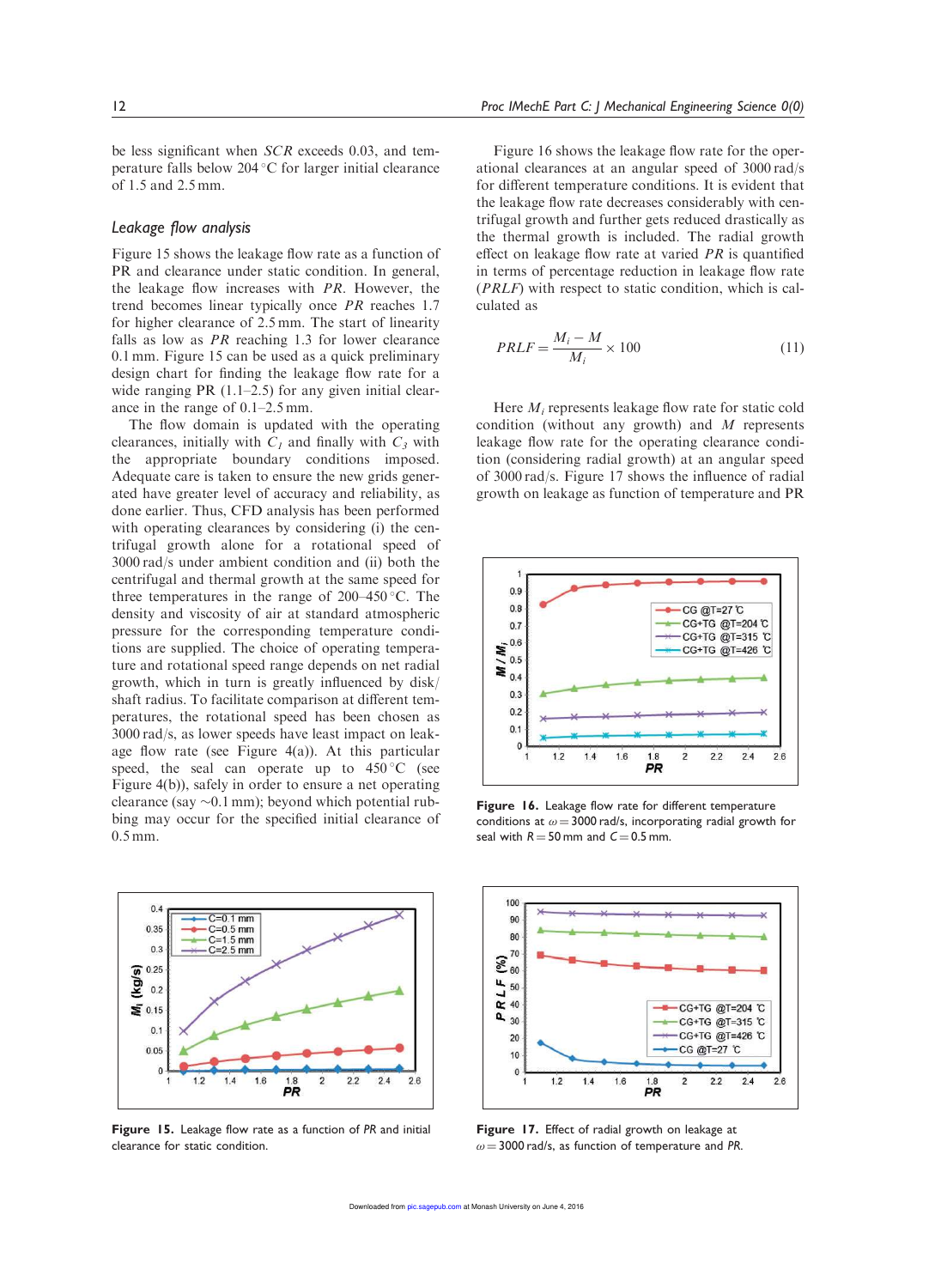for a rotational speed of 3000 rad/s at various temperature conditions. It is obvious that the leakage flow rate decreases considerably with centrifugal growth at a rotational speed of 3000 rad/s. Typically, the leakage flow rate reduces by 18% for a lower *PR* of 1.1 and 4% for higher *PR* of 2.5. The leakage flow rate reduces drastically as the thermal growth is also included for the corresponding temperature conditions. Further, the *PRLF* value increases with increasing temperature. That is, the higher the temperature, the greater is the reduction in leakage flow rate as reported by Andrés and Ashton.<sup>25</sup> Further, it is interesting to note that the PR has almost negligible influence on *PRLF* at elevated temperatures (say, above  $315^{\circ}$ C).

# Design guidelines and procedure

This section describes the application of an iterative process involving CFD and FEA techniques and the non-dimensional design variables, which can be used to decide on the choice of initial clearance. In order to prevent rubbing, limiting *CGR* and *OCRC*, based on operating speed or limiting *TGR* and *OCRT*, based on temperature conditions have to be established so that a safe operating clearance (say  $\sim$ 0.1 mm) can be maintained. The combination of different speed and temperature gives a different net radial growth. Further, *TG* and *CG* values are distinctly different not only for different combinations of speed and temperature of seals but also for different locations. Hence the designer has to choose the speed range and temperature range for a particular initial clearance according to the seal location in such a way that the net radial growth ratio (*NRGR*) does not exceed the maximum limit (say  $\sim$ 0.7). Accordingly, the minimum limit for the net operating clearance ratio (*NOCR*) can be chosen as 0.3, so that potential rubbing is avoided during the start-up and shut down (transient) and also to account for the stator thermal deformation approximately, which was presumed to be negligible and not accounted earlier for calculating the operating clearance.

A generic design procedure involving the following seven steps is devised for deciding the initial clearance, systematically.

*Step 1*: Get initial input, including the seal geometry, inner radius of seal (radial location), material properties, thermal properties and operating conditions.

*Step 2*: Choose an initial clearance in the range 0.1– 2.5 mm judiciously, if not known a priori.

*Step 3*: Compute *SCR* using equation (1)*.*

*Step 4:* Obtain *CGR, TGR* (getting *OCRC, OCRT* is optional) from the corresponding non-dimensional charts (for the present case: see Figures 7 to 14),

and calculate  $U_{CG}$  and  $U_{TG}$  using equations (2) and (4).

*Step 5*: Compute net operating clearance  $C_3$  using equation (7).

*Step 6*: Check if  $C_3$  is of order  $\sim$ 0.1 mm; if not go back to step 2 and choose a relatively smaller or larger initial clearance, accordingly.

*Step 7*: Perform CFD analysis with appropriate boundary conditions for the net operating clearance  $C_3$  to predict the leakage flow rate.

It may be noted that the iterative process (step 6) is redundant if the initial clearance is known a priori*.*

Two numerical examples are given in the following sub-sections to demonstrate the design procedure for the seal considered. However, similar kind of design charts (Figures 7 through 14) can be generated using the same methodology along with the non-dimensional variables for more advanced rotating GT seals. Thus, the design procedure can be adopted for the estimation of radial growth, operating clearances and subsequently to predict the leakage flow rate of a rotating GT seal.

# *Numerical example 1: Pre-determine the radial growth, operating clearance and leakage flow rate*

Estimate the radial growth and operating clearance of a GT seal (configuration as shown in Figure 1) for the following data: seal inner radius  $=50$  mm, tooth height  $= 10.5$  mm, initial clearance  $= 0.5$  mm; seal to be mounted on a solid disk and operating at a speed of 3000 rad/s and temperature 426 C. Assume stator deformation is negligible. Also predict the leakage flow rate at a PR of 1.5 for the given operating conditions. Assume both disk and seal are made of INCONEL 718.

*Solution:* Firstly, *SCR* is calculated as 0.01, using equation (1). Secondly, from Figure 8(a), *CGR* is obtained as 0.029 for the given speed, which corresponds to a centrifugal growth of  $14 \mu m$ . Thirdly, from Figure 12(a), *TGR* can be obtained as 0.704, which corresponds to a thermal growth of  $352 \mu m$ . Thus, the combined radial growth is  $366 \,\mu m$ . After the net radial growth is estimated, net operating clearance  $C_3$  is calculated as  $0.1335$  mm, using equation (7). Subsequently, a CFD analysis with appropriate boundary conditions is performed to arrive at the leakage flow rate as 0.00199 kg/s (see Figures 15 and 16).

# *Numerical example 2: Choose an optimum initial clearance and predict leakage flow rate*

Design the GT seal (configuration as shown in Figure 1) for an optimum initial clearance for the following data: seal located at a radial distance of 100 mm from the shaft axis, tooth height =  $10.5$  mm;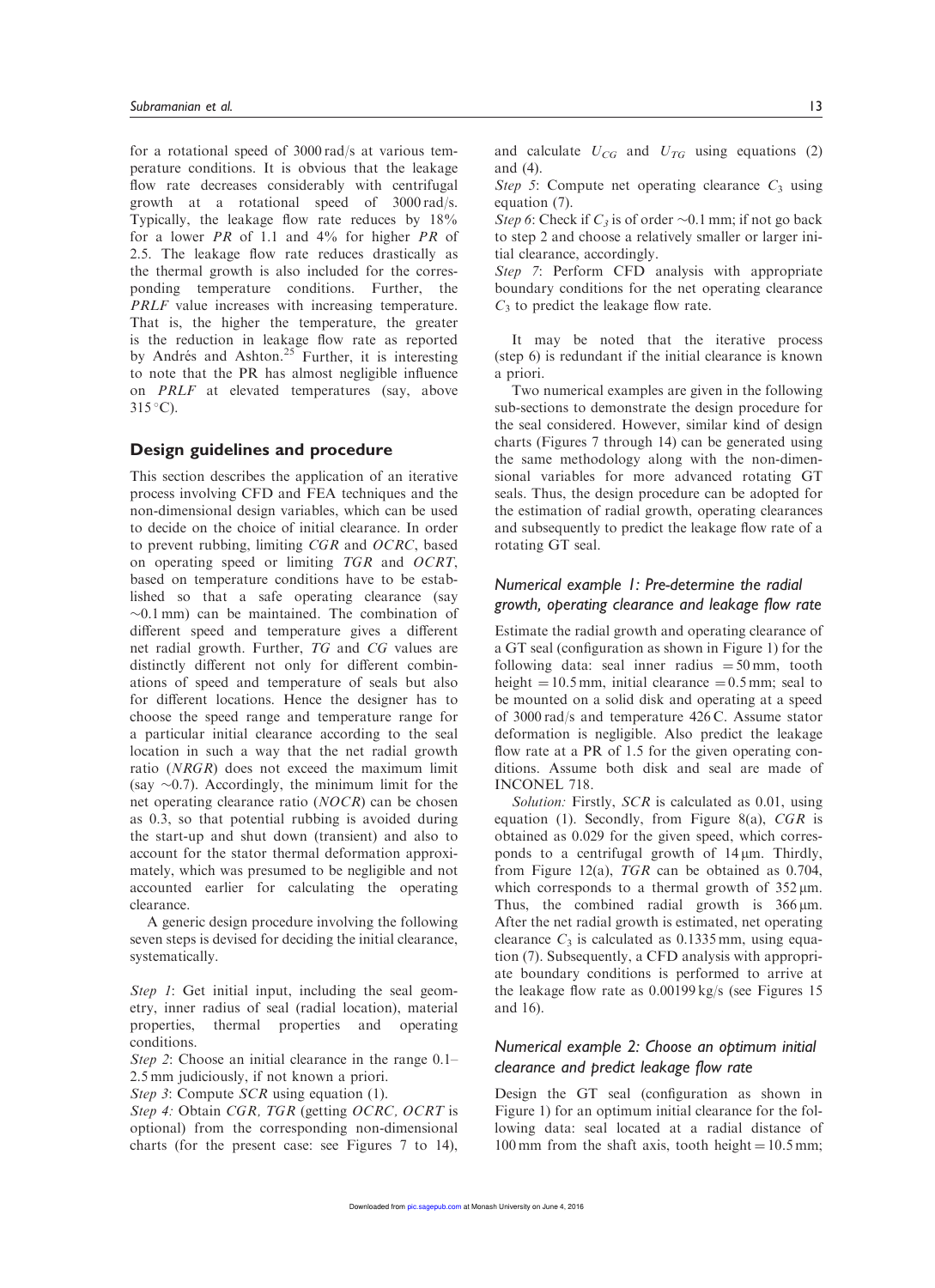seal to be mounted on a solid disk and operating at a speed of 1000 rad/s and temperature 205 °C. Assume both disk and seal are made of INCONEL 718.

*Solution:* Firstly, choosing 0.1 mm as initial clearance, and using equation (1), *SCR* is calculated as 0.001. However, choosing 0.1 mm as initial clearance is practically not possible as *TGR* value exceeds 1, as seen from Figure 11(a). Secondly, choosing an initial clearance of 0.5 mm, *SCR* is calculated as 0.005 for which *CGR* is 0.0161 (Figure 8(a)) and the corresponding *CG* value is 8 μm. For the same *SCR*, *TGR* is 0.544 (Figure 11 (a)) and the corresponding *TG* value is 272  $\mu$ m. Equation (7) gives  $C_3$  as 0.2 mm. Thus, the initial clearance of 0.5 mm can be considered as the near optimum initial clearance, for which the operating clearance is 0.2 mm. A few iterative processes are required to arrive at an optimum initial clearance, so that a safe operating clearance (say  $\sim 0.1$  mm) can be maintained. Finally, a CFD analysis with appropriate boundary conditions has to be performed for the net operating clearance to arrive at the leakage flow rate for the desired range of *PR*, which is not reported here for the sake of brevity.

In a similar manner, the range of operating speed (maximum limiting speed) and temperature (maximum limiting temperature) conditions could also be explored for a particular seal inner radius so that an optimum initial clearance can be selected before the seal is placed. Also an appropriate interpolation technique can be used for getting any intermediate values depending on the level of accuracy.

The major limitation of the present work is that the margin of uncertainty cannot be ascertained because benchmark data are not available in the literature. The uncertainty may enter into the result due to the effect of the overall length of the seal  $(L/R \text{ ratio})$ , type of seal (e.g. stepped, inclined, etc.), the mechanism of heat transfer between the fluid and the seal, stator growth and the like. Further studies into benchmark experiments varying the above are required to ascertain the uncertainty.

# **Conclusions**

A generic design procedure has been developed and demonstrated, perhaps for the first time, which will allow GT designers to estimate numerically the initial clearance and the leakage flow rate for rotating GT seals used in a secondary air system. The basis for the design is to prevent the onset of seal rubbing that might arise due to centrifugal and thermal growth. The design guidelines have been formulated through extensive parametric studies and nondimensionalization.

The key findings from the present study as applicable to a six-tooth straight-through rotating labyrinth GT seal under representative operating conditions are summarized below:

- 1. The centrifugal growth (*CG*) varies as a quadratic function with rotational speed. On the other hand, thermal growth (*TG*) varies almost linearly with temperature. Further, *TG* values are of one order of magnitude higher than *CG* values for the chosen range of operating conditions.
- 2. The seven non-dimensional design variables relating to seal clearance, centrifugal growth, thermal growth and operating clearances (*SCR, CGR*, *OCRC*, *TGR, OCRT, NRGR* and *NOCR*) are found to be beneficial in generalizing the radial growth of seals and determination of operating clearance during preliminary design stages of a seal. Further, they provide an insight on the operating speed and temperature limits for seals placed at different radial locations and aid in arriving at an initial clearance judiciously.
- 3. The maximum limiting rotational speed and temperature is confined by not only seal radial location but also the desired initial clearance. The larger the initial clearance, the broader is the range of radial location covered, besides a wider operating condition.
- 4. The centrifugal growth of seal is more prominent for smaller clearance and higher rotational speed combinations. The influence of *CG* on leakage is anticipated to be insignificant as *SCR* exceeds 0.004, 0.01, 0.02 and 0.025, respectively, for a constant initial clearance of 0.1, 0.5, 1.5 and 2.5 mm.
- 5. The thermal growth of seal is considerably large for smaller SCRs below 0.04 and temperatures above 204 °C. Thus, the influence of *TG* on leakage is anticipated to be less significant at SCRs above 0.04 and temperatures below  $204$  °C.
- 6. The PR has negligible influence on leakage at elevated temperatures. However, it has a considerable effect on leakage for temperatures less than or equal to 204 °C and the most significant influence is observed at lower to mid-range *PR* (say 1.1–1.7). Thus, the initial clearance can be decided based on the operating temperature relative to cold condition, except at low pressure and high speed combinations.

The demonstrated methodology can also be extended further for different classes of rotating seals with more complex configuration (e.g. stepped rotating seal) and arbitrary tooth profile (e.g. inclined seal). Subsequently, the proposed methodology may perhaps aid the designer in arriving at an optimum initial clearance and leakage flow rate for any rotating seal of interest, ensuring an effective and reliable sealing, thereby avoiding fatal damage to the GT engine.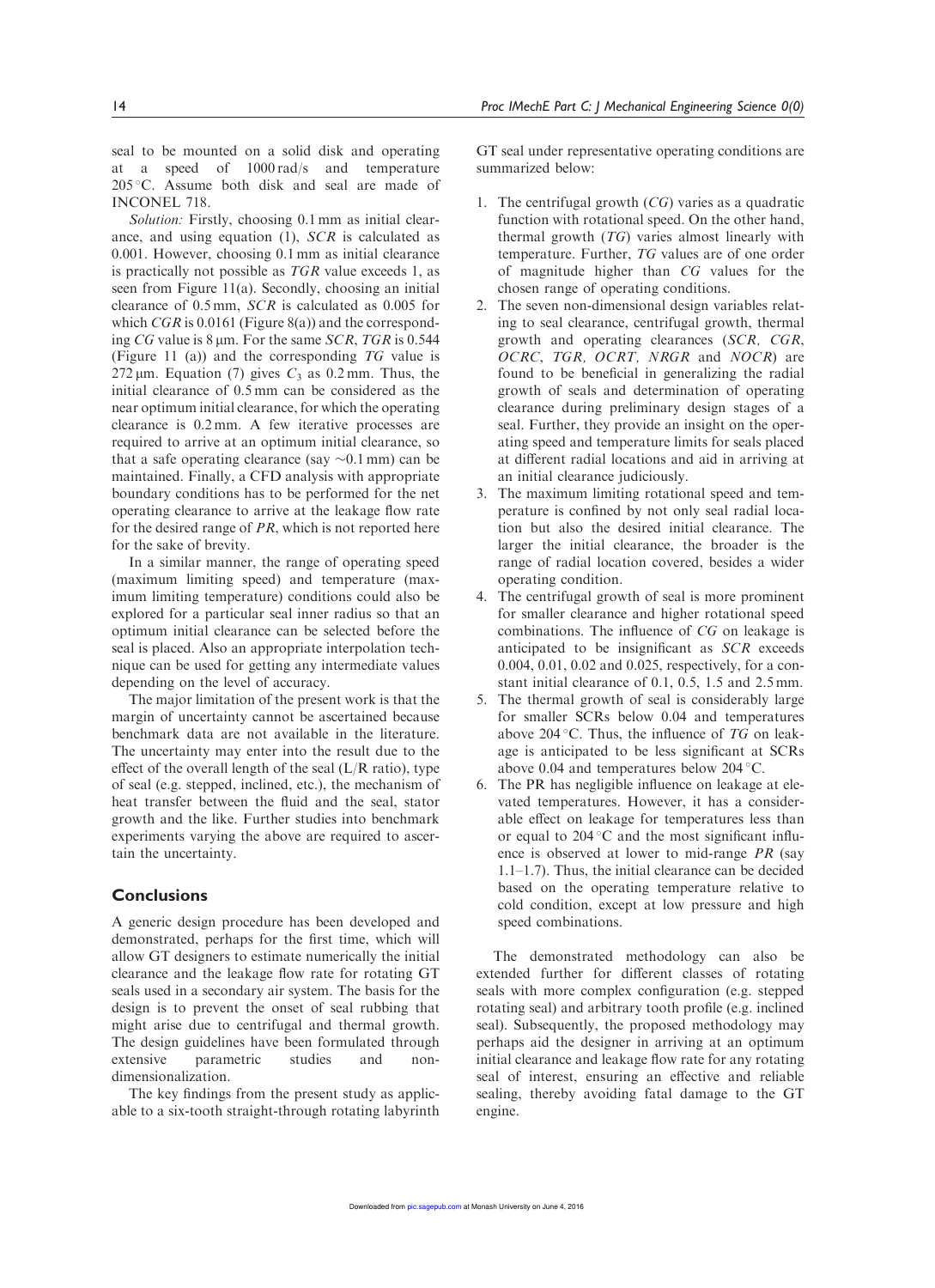#### Acknowledgements

The authors express their profound gratitude to CFD Centre and High Performance Computing Facility, IIT Madras for the computational support, and Gas Turbine Research Establishment (GTRE), Bangalore for the generous technical support. We are grateful to Prof. E. G. Tulapurkara, Department of Aerospace Engineering, IIT Madras for his valuable time and comments on the manuscript.

### Conflict of interest

None declared.

#### Funding

This research received no specific grant from any funding agency in the public, commercial, or not-for-profit sectors.

### **References**

- 1. Aslan-zada FE, Mammadov VA and Dohnal F. Brush seals and labyrinth seals in gas turbine applications. *Proc IMechE Part A: J Power and Energy* 2013; 227: 216–230.
- 2. Sneck HJ. Labyrinth seal literature survey. *J Lubricat Technol* 1974; 96: 579–581.
- 3. Hwang M, Pope AN and Shucktis B. Advanced seals for engine secondary flow path. *AIAA J Propul Power* 1996; 12: 794–799.
- 4. Childs DW and Vance JM. Annular gas seals and rotordynamics of compressors and turbines. In: *Proceedings of 26th turbomachinery symposium*, Texas, USA, 1997, pp.201–220. College Station, Texas: Turbomachinery Laboratory, Texas A&M University.
- 5. Tiwari R, Manikandan S and Dwivedy SK. A review of the experimental estimation of the rotor dynamic parameters of seal. *Shock Vibr Digest* 2005; 37: 261–284.
- 6. Chupp RE, Hendricks RC, Lattime SB, et al. Sealing in turbomachinery. *AIAA J Propul Power* 2006; 22: 313–349.
- 7. Chew JW and Hills NJ. Computational fluid dynamics for turbomachinery internal air systems. *Phil Trans R Soc A Math Phys Eng Sci* 2007; 365: 2587–2611.
- 8. Gamal AM, Ertas BH and Vance JM. High-pressure pocket damper seals: leakage rates and cavity pressures. *ASME J Turbomach* 2007; 129: 826–834.
- 9. Ashton Z. *High temperature leakage performance of a hybrid brush seal compared to a standard brush seal and a labyrinth seal*. MS Thesis, Texas A&M University, USA, 2009.
- 10. Li Z, Li J, Yan X, et al. Numerical investigations on the leakage flow characteristics of pocket damper labyrinth seals. *Proc IMechE Part A: J Power and Energy* 2012; 226: 932–948.
- 11. Subramanian S, Sekhar AS and Prasad BVSSS. Performance analysis of a rotating labyrinth seal with radial growth. In: *Proceedings of ASME Turbo Expo 2013*, San Antonia, Texas, USA, 3–7 June 2013; paper no. GT2013-95708. New York: ASME.
- 12. Anderson A. *Gas seal leakage at high temperature: a labyrinth seal and an all-metal compliant seal of similar clearance*. MS Thesis, Texas A&M University, USA, 2013.
- 13. Qiu B, Li J and Yan X. Investigation into the flow behaviour of multi-stage brush seals. *Proc IMechE Part A: J Power and Energy* 2014; 228: 416–428.
- 14. Li J, Qiu B and Feng Z. Experimental and numerical investigations on the leakage flow characteristics of the labyrinth brush seal. *ASME J Eng Gas Turbines Power* 2012; 134: 102509.
- 15. Alexiou A and Mathioudakis K. Secondary air system component modeling for engine performance simulations. *ASME J Eng Gas Turbines Power* 2009; 131: 031202.
- 16. Amirante D, Hills NJ and Barnes CJ. Use of dynamic meshes for transient metal temperature prediction. In: *Proceedings of ASME Turbo Expo 2012*, Copenhagen, Denmark, San Antonia, USA, 11–15 June 2012; paper no. GT2012-68782. New York: ASME.
- 17. Ganine V, Javiya U, Hills NJ, et al. Coupled fluidstructure transient thermal analysis of a gas turbine internal air system with multiple cavities. *ASME J Eng Gas Turbines Power* 2012; 134: 102508.
- 18. ANSYS Mechanical 14, ANSYS Users Guide, Element Description, 2011.
- 19. www.specialmetals.com/documents/Inconelalloy718.pdf (accessed 16 July 2012).
- 20. Timoshenko S and Goodier J. *Theory of elasticity*. New York: McGraw-Hill Book Company, 1970.
- 21. Melcher KM and Kypuros JA. Toward a fast-response active turbine tip clearance control. In: *Sixteenth international symposium on air breathing engines 2003*, Cleveland, Ohio, USA, 31 August–5 September, 2003; paper no. ISABE 2003-1102. Reston, Virginia: AIAA.
- 22. Kim TS and Cha KS. Comparative analysis of the influence of labyrinth seal configuration on leakage behaviour. *J Mech Sci Technol* 2009; 23: 2830–2838.
- 23. Wittig S, Schelling U, Kim S, et al. Numerical predictions and measurements of discharge coefficients in labyrinth seals. In: *ASME 32nd international gas turbine conference and exhibition*, Anaheim, CA, 1987; paper no. GT1987-188. New York: ASME.
- 24. Hirano T, Guo Z and Kirk RG. Application of computational fluid dynamics analysis for rotating machinery – Part II: labyrinth seal analysis. *ASME J Eng Gas Turbines Power* 2005; 127: 820–826.
- 25. Andrés LS and Ashton Z. Comparison of leakage performance in three types of gas annular seals operating at a high temperature (300°C). *Tribol Trans* 2010; 53: 463–471.

# Appendix

## *Abbreviation*

| <b>CFD</b> | Computational Fluid Dynamics         |
|------------|--------------------------------------|
| CG         | centrifugal growth of seal           |
| CGR        | Centrifugal Growth Ratio             |
| <b>FEA</b> | Finite Element Analysis              |
| GT         | Gas Turbine                          |
| OCRC       | Operating Clearance Ratio due to     |
|            | Centrifugal growth                   |
| OCRT       | Operating Clearance Ratio due to     |
|            | Thermal growth                       |
| PR         | Pressure Ratio                       |
| PRLF       | Percentage Reduction in Leakage Flow |
|            | rate                                 |